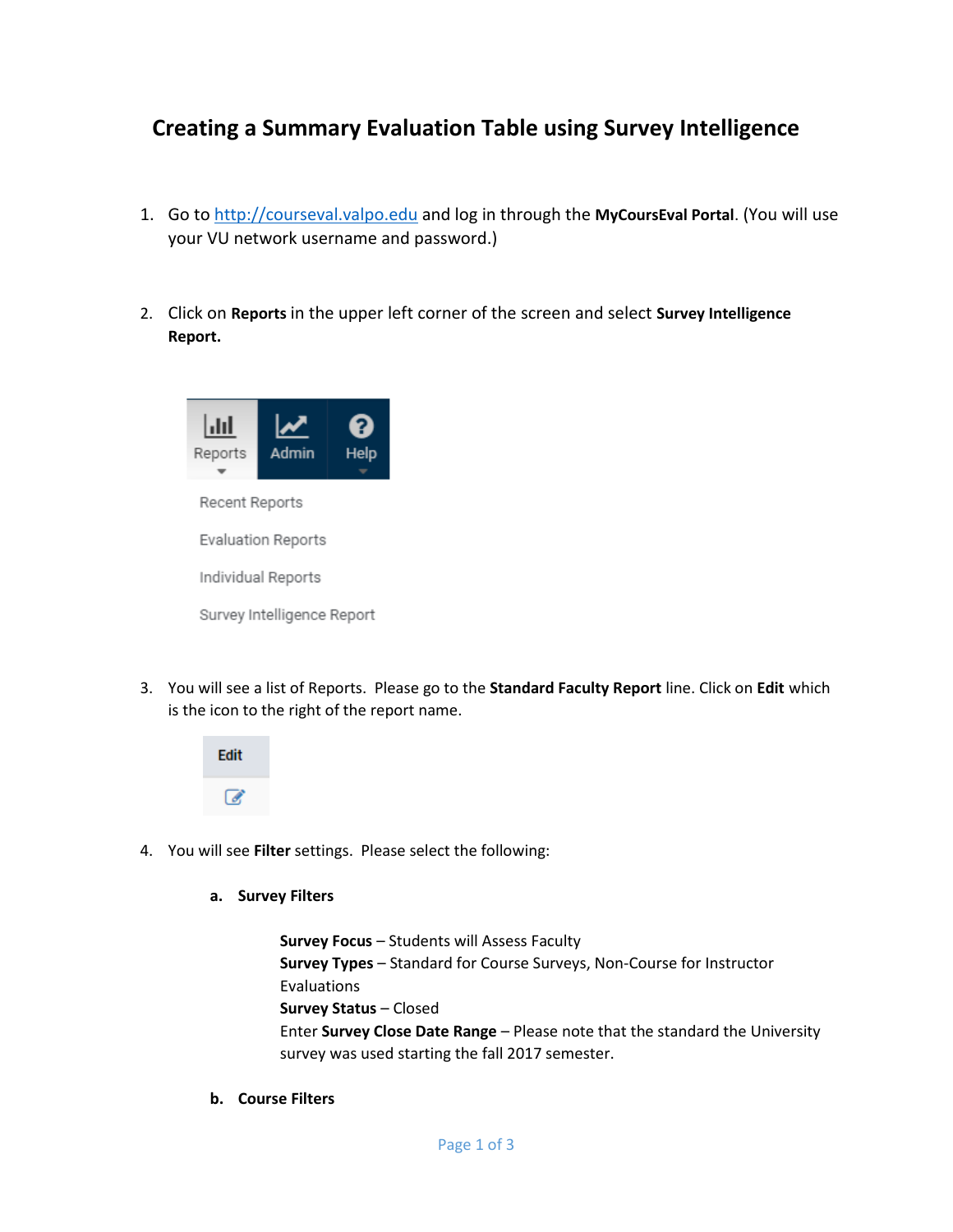**Course Departments**- Please enter your Colleague department code. If you do not know the department code, you may leave this blank and the report will include all your courses.

- 5. **Surveys** Check all the surveys you want to include.
- 6. **Questions** Check all the questions you want to include.
- 7. **Aggregations** Click and Drag Fields so you can choose how the survey will be organized. The listing below is an example of how a report can be organized.



- 8. **Report Options** You can select different settings to change what statistics are used in your survey and how they are displayed. You can also change the order of questions in this setting.
- 9. **Run Report** You can view, export or generate a PDF.
- 10. **Save Settings** Please rename the report with the following naming convention **Zygmunt, M Standard Faculty Report.**

Click on the **Save as New** button. A new report will then be generated that will only be accessible to you. You may then change any or all the settings to customize the data that will be displayed. This will preserve the original **Standard Faculty Report.**